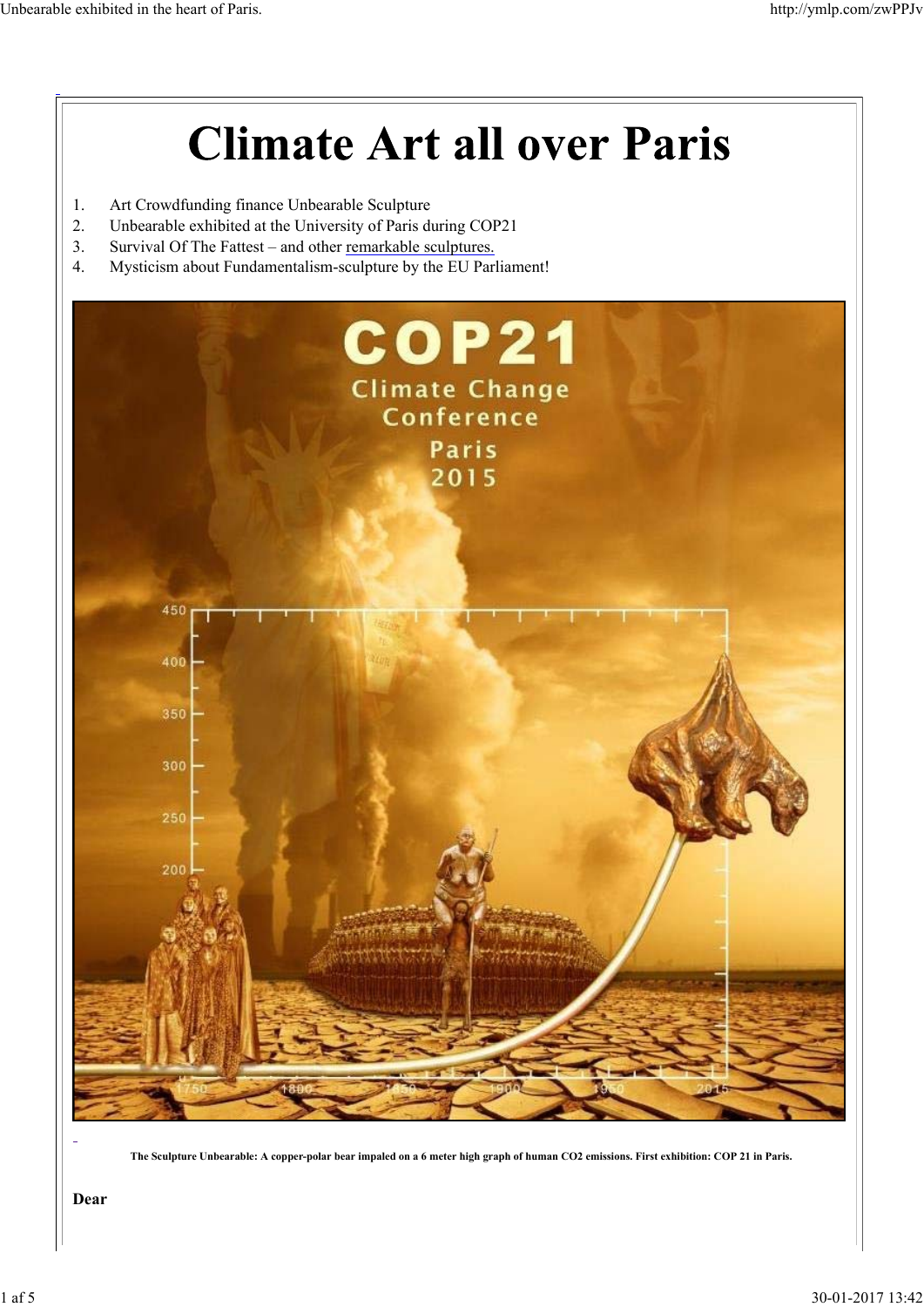Autumn has taken over Denmark and at Gallery Galschiot, we are happy to see that many of our plans are going well.

**Unbearable exhibited at the University of Paris.** We have just confirmed an exhibition of the 5 meter tall polar bear sculpture "Unbearable" at the estimated university in Paris 'Cite Universitaire' during the COP21 Climate Conference in December. It is a splendid place, which houses a UNESCO conference on climate during the same period. We are cooperating with WWF on the project and we hope that the organization's Ambassador His Royal Highness Prince Henrik of Denmark will attend the inauguration of the exhibition.

**The office people at Gallery Galschiot** are working hard to make head or tail of the grassroots-activities during the climate conference. The reason for this is that we plan to bring a number of sculptures which will be a part of the NGO's alternative climate summit and will be exhibited at the global climate manifestation on November 29 and the demonstration on December 12 in Paris. Amongst the sculptures are climate refugees in bronze and the 6‐meter‐high "Freedom To Pollute" – The Statue of Liberty, with a smoking torch.

**Our recent Crowdfunding fundraising campaign** to finance Unbearable project was an overwhelming success. We collected more than 12.000 Euros – thanks to everyone who supported and helped finance the transportation to of the sculpture to Paris.

**Galschiot's artwork studio team** finally finished modeling the Unbearable-polar bear. It has been lowered into out acid pool in which an ingenious electrolysis process will cover it with a thick layer of copper. The team has now begun making the complicated base and steel graph on which the giant bear is impaled 5 meters above ground, assisted by our engineer Lars Bredahl.

**Mystery about Fundamentalism-sculpture by EU Parliament.** Through the German Magazine Der Spiegel we have learned that EU's Bureau has rejected Galschiots Fundamentalism-exhibition of fear of a terror attack. This is not a very "Je suis Charlie Hebdo"ish behavior. We still await an official record, but we are very mystified that the EU, which talks about defending freedom of expression, prohibits a peaceful art exhibition. Furthermore they overrule 30 EU parliamentarians claim to express themselves by setting up the Fundamentalism sculpture in order to create a religious dialogue promoting peaceful coexistence between the monotheist religions. So far, EU has postponed the exhibition three times, but the Danish EU parliamentarian Bendt Bendtsen, who is in charge of the 30 parliamentarians, is not that easy to stop and he will continue his work to realize the exhibition.

Have a great autumn!

Lots of fantastic greetings

**Lasse Markus – Chief of Communication.**



# **Unbearable and Crowdfunding.**

**On September 23, our Crowdfunding collection** campaign to finance the Unbearable project ended. In total supporters of the project contributed more than 12,000 Euros through donations and purchasing polar bear sculptures and jewelry - we're grateful for all contributions to the campaign!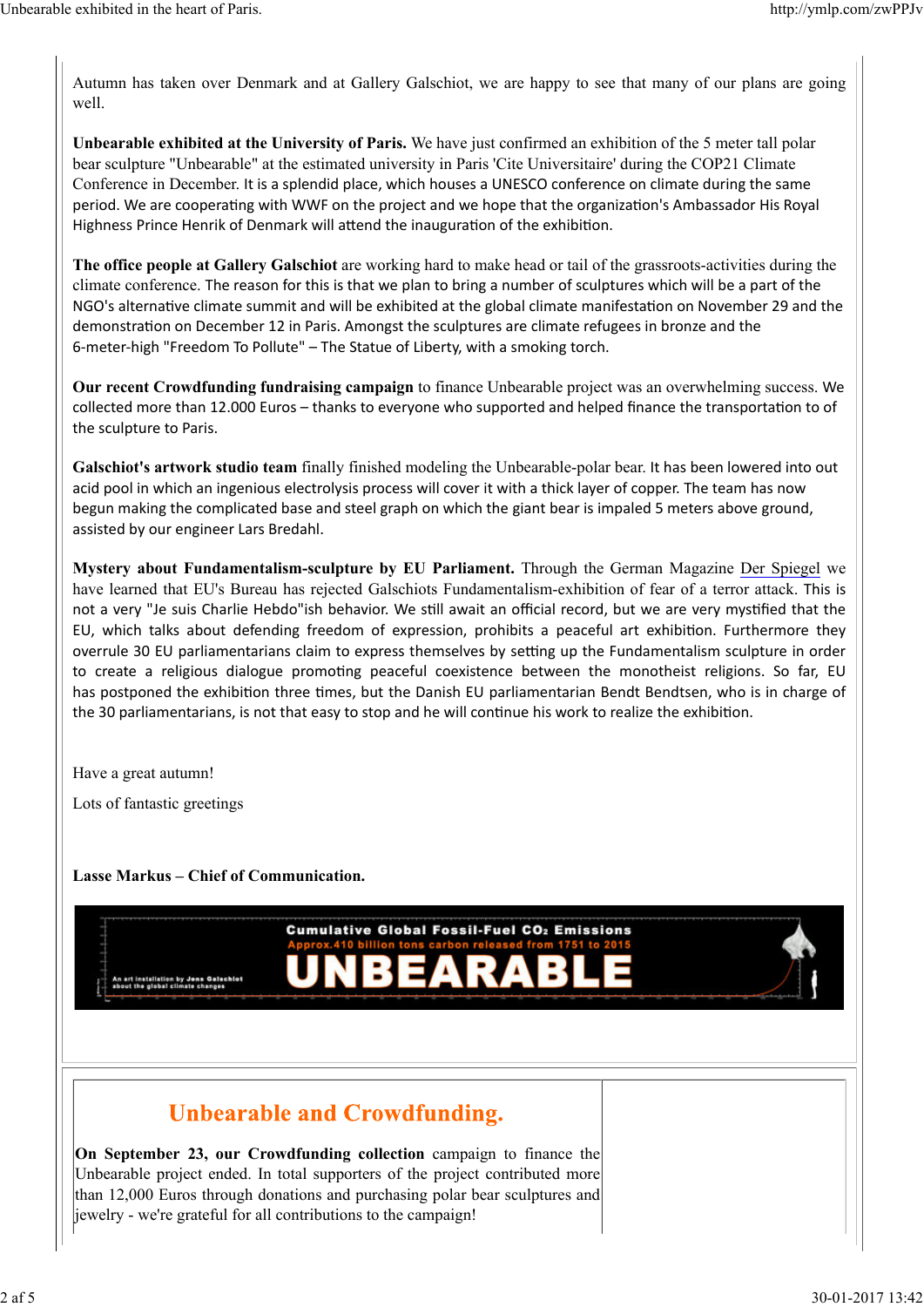.

**We have almost sent out all the sculptures**. It was a lot of work, but now we know the procedure and we will try to use art-crowdfunding in the future to fund parts of our art manifestations.

**For those who did not manage to get a polar bear** necklace or polar bear sculpture, we have opened an online support-webshop. The sculptures will be sent directly to ones address, and it is possible to get a necklace with a genuine silver bear.

**The stage is set for an explosion** of happenings and activism at the important climate summit COP21 in Paris this December. At Gallery Galschiot we plan to contribute as much as possible, with visual sculpture impression

**We eagerly look forward** to finally be able to show the Unbearable sculpture, with the impaled polar bears in the 10 meters long and 5 meters high climate graph. Furthermore, we bring a sculpture parade which we bring to the international day of climate manifestations on November 29 and to the climate demonstration on December 12 .

#### **Besides of the Unbearable sculpture we bring**

The 6 meter tall Freedom to pollute: we bring our 6 meter tall model of the statue of liberty. From her torch smoke pours out, and on board is written "freedom to pollute". If possible we will place the sculpture under the Eiffel Tower!

- · **2 meter tall versions** of the same smoking statues of liberties.
- · **A number of bronze climate-refugees**

 · **The "hunger boys"-**skeleton like bronze-sculptures (struck by climate changes).

# Unbearable sculpture exhibited at **United Nations - New York**

**The President of the United Nations** General Assembly Mogens Lykketoft has agreed to exhibit a 60x60cm copper model of the Unbearable sculpture. It now adorns his UN office in New York.

**There is also a model** at the WWF office in Denmark and we have plans to place it in other prominent locations around the world. In this way, the large sculpture is known and recognized when we exhibit it in Paris.

## **Survival Of The Fattest on Art People Gallery's** 'Amazing Sculptures' List

**Galschiot popular sculpture Survival Of The Fattest** has been incorporated at Art People Gallery's list of "Amazing Sculpture Installation From Around the World". The sculpture enjoys a fine company with some pretty cool sculptures from around the world. So we are very satisfied.

**Check out** the sculpture and the list on facebook, and share the image if you











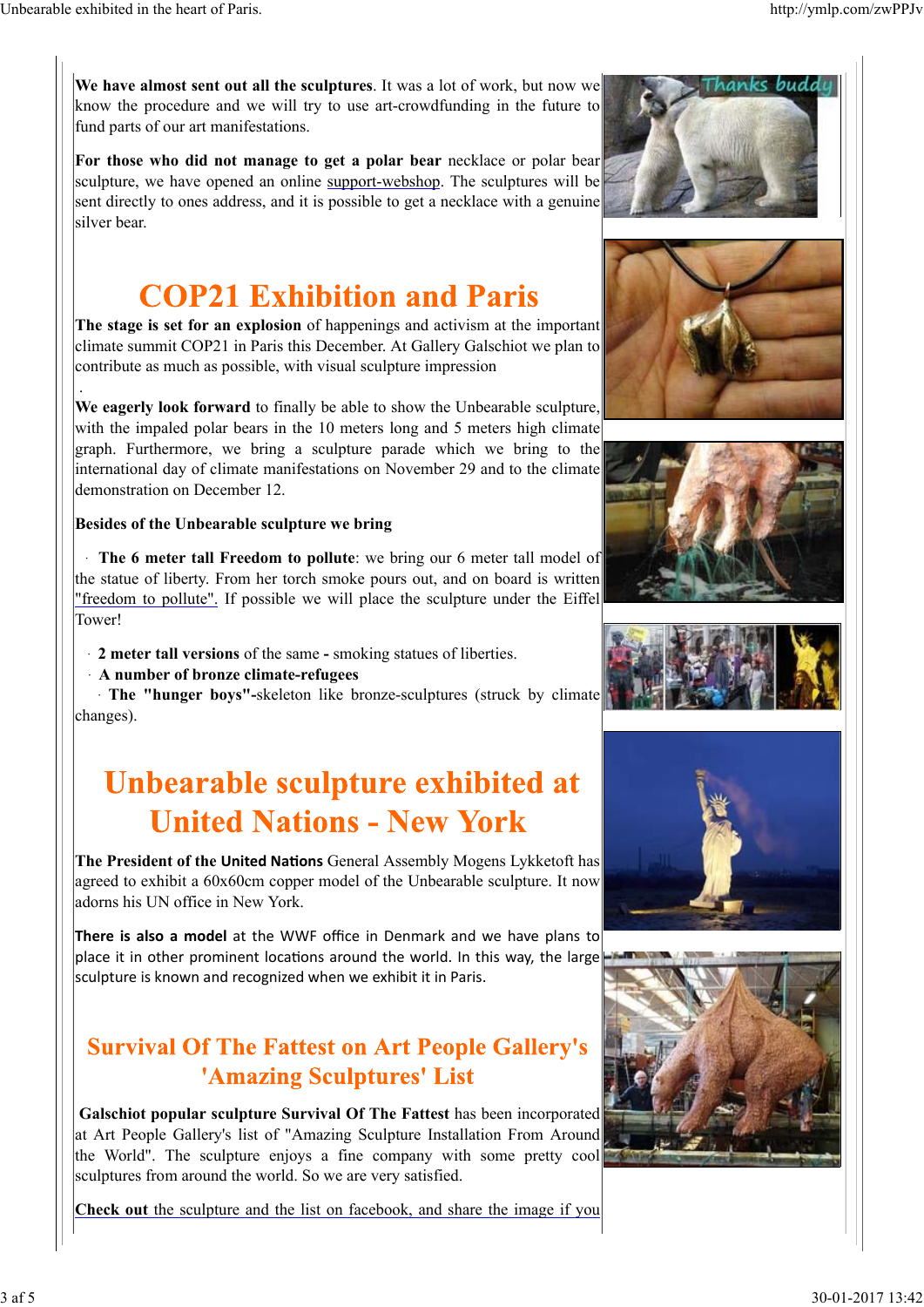like.

### **Fundamentalism - EU ne sont pas Charlie**

**We are getting reports** that the European Union's Bureau has overruled a request from 30 EU Parliamentarians to exhibit Galschiots sculpture 'Fundamentalism'. Apparently the decision has been made because President Martin Schulz do not think he can 'protect' the sculpture. It sounds like a pretty weird explanation. From our part we have informed the EU about the work's peaceful intentions and we have sent reports on how peaceful outcome of its last exhibition at Art Centre Silkeborg Bad. Nobody from EU has contacted Galschiot about the matter. Reportedly, the decision was taken with votes from the parliament's Green Group which is strange too.

**Considering the same people said "Je suis Charlie Hebdo"** back in February and seems hypocritical, that they do not even dare to exhibit a work which, though religious, is to promote dialogue and religious understanding. It seems that the EU is both shutting up free speech *and* preventing reconciliation between religions.

**Now we await an official response** from the Bureau, then we will see what can be done. See the article in Der Spiegel (in German)

To 'The Children of Abraham'/Fundamentalism







#### **This mail has been sent from the sculptor Jens Galschiøt's workshhop.**

#### **Contact to the workshop:**

Galleri Galschiøt Banevænget 22 5270 Odense N

Tlf : (+45) 6618 4058

Fax:(+45) 6618 4158

**E-mail**: aidoh@aidoh.dk

**websider:** To Gallery Galschiot To Galschot webside to "The Children of Abraham'projekt

**Overview over Galschiøt sculptures**

**Portrait of a sculptor Jens Galschiøt** (PDF)